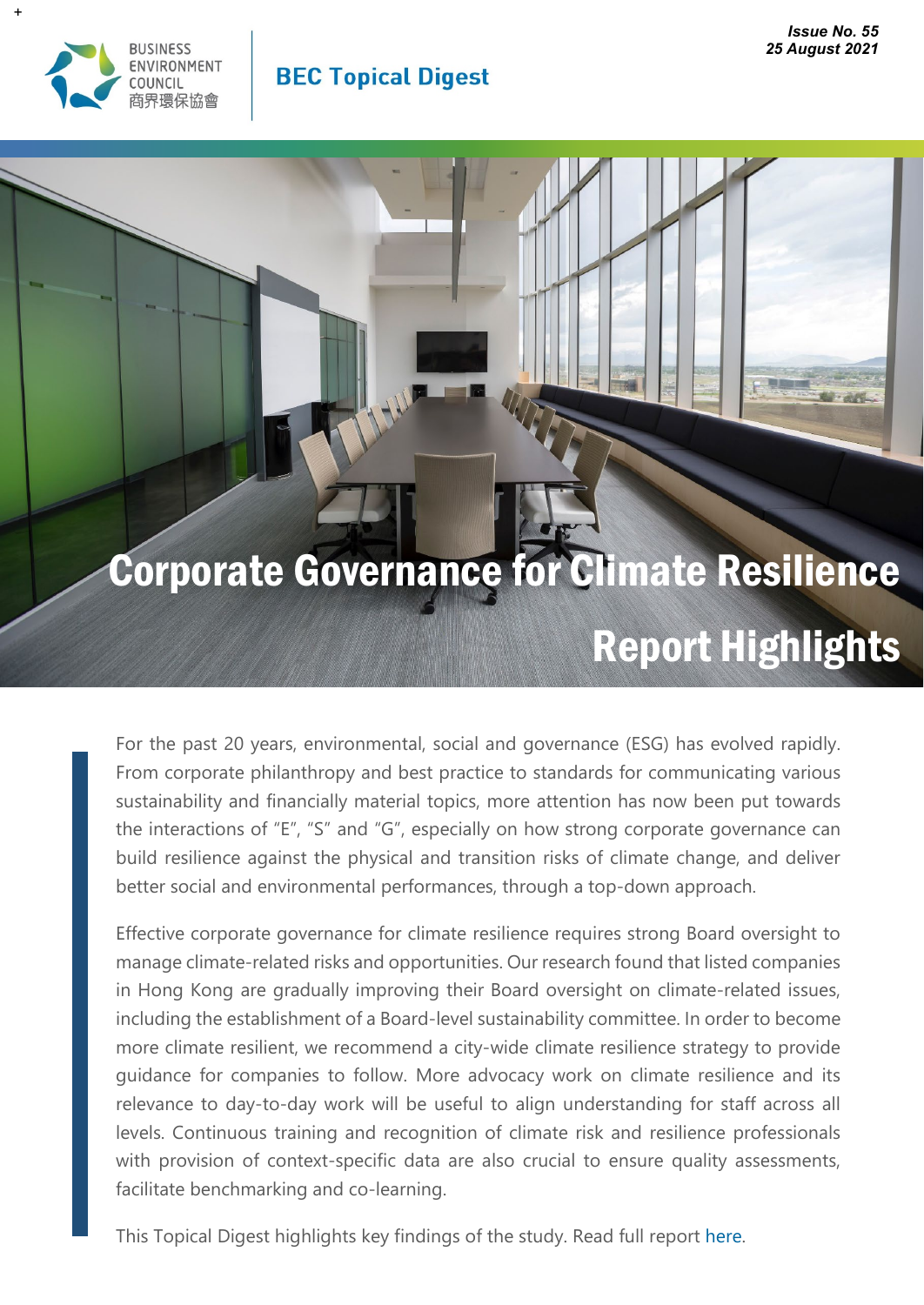## **Trends of Corporate Climate Governance in Hong Kong**

#### **Governance**

- Listed companies in Hong Kong are demonstrating **climate accountability** through establishing **Board-level sustainability committee**, Board statement and company policies on climate change/sustainability, setting and reviewing emission reduction targets
- **Board awareness on climate resilience** is largely supported by Board trainings, advisory from internal and external experts and introduction of **Board diversity**
- Group sustainability department plays an important role to inform Board discussions on climate resilience, coordinate with senior management, translate climate-related impacts into business terms and draw implications to operational practices

#### **Risk Management**

- **Coordination between Board-level sustainability and risk & audit committees** enables strong oversight on climate risk management
- "Climate adaptation/resilience" is not commonly identified as a materiality metric. Rather, "carbon & energy", "energy saving", "greenhouse gas emissions", which are more mitigation focused
- Recommendations provided by the **Taskforce for Climate-related Financial Disclosure (TCFD)** is the most adopted approach to conduct climate risk assessments to evaluate group and/or asset-wide climate risks
- Many in-house ESG and sustainability professionals find difficulty to conduct climate risk assessment, given the assessment technicality and limited access to government data for scenario analyses

#### **Strategy**

- **Climate change integration** is readily seen among listed companies in their strategic planning and **Enterprise Risk Management (ERM)**
- Climate-related issues are incorporated into company strategies via two approaches (1) "climate change" as a stand-alone risk; and (2) climate change as a contributing factor of each type of risks
- Incorporation of **climate-related performances as key performance indicators (KPIs) and/or executive incentive programmes** for senior management staff and Board directors are effective means to drive better climate-related/ESG performances

#### **Disclosure & Engagement**

- The TCFD-recommended framework for climate-related disclosure is often perceived by companies as an additional reporting structure. More emphasis should be placed on **corporate governance** as an **enabling factor** for **better risk management, strategic planning** and development of **metrics/targets**
- Most companies are using KPIs from the HKEx ESG Reporting Guide and UN Sustainable Development Goals as their climate-related metrics and targets with little emphasis on governance and other non-quantifiable indicators
- Bottom-up approach should couple with corporate governance to demonstrate company commitment on climate resilience, e.g. **stakeholder engagement, staff awareness programmes, public policy contributions**, etc.